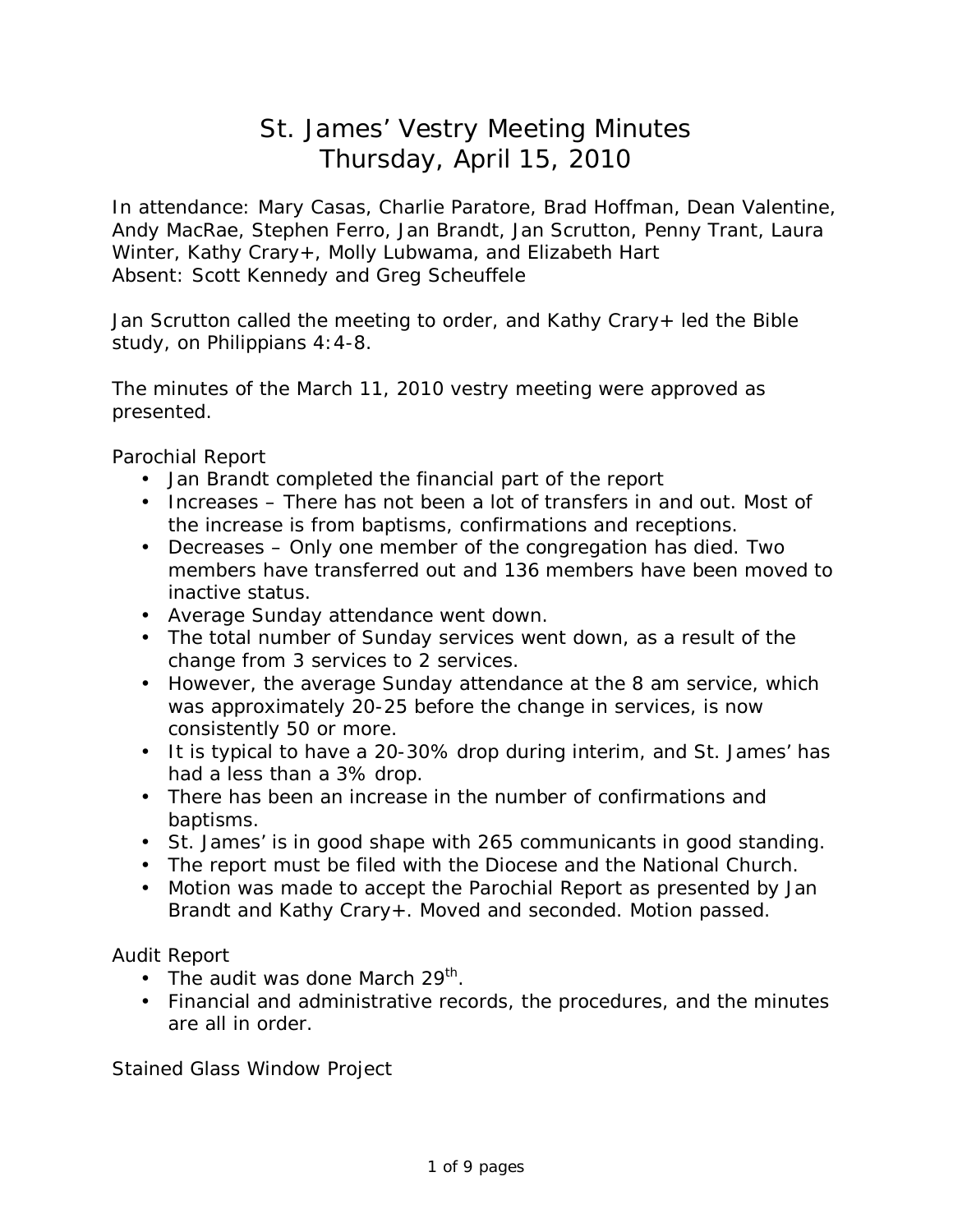- The Stained Glass Window Fund contains \$17,844.42 in special interest. This includes the Loosmore and Philipa Lockwood money, as well as a few other donations.
- The previous suggested project was a window above the altar. The money required for this project would be about \$9-10,000 more than what is in the fund. The present wall cannot support the window, the window would need to be backlit as it is not an external wall, and there was no momentum behind the project.
- The new idea, after contacting Wesley Hogan, who designed the Hilliard window, is to have a stained glass window on either side of the doors and insets in the door. The color theme from the window above the doors would be carried down to the new windows. A possible design would be to have one window with a human casting a net. The net would carry over to the other window, which would have water and fish in it.
- The total cost for both windows and the insets for the doors is \$11,900, with an additional \$5940 for new doors.
- Approval is needed to go forward with this project. Need to commit to Wesley Hogan and the project before we will know exactly what the project will look like.
- Need to also consider safety and security for example, Plexiglas to cover the stained glass to prevent cuts from the stained glass, some type of panic bars on the doors, etc.
- Motion was made to move forward with the stained glass window project. Moved and seconded. Motion passed.

Rector Search Process

- Vestry members must attend 9 out of 12 meetings a year in order to remain members.
- Need at least 8 vestry members out of 12 to go through the entire process and agree.

Kathy Crary's+ report

- Kathy's+ activities in the last five weeks included:
	- o 25 services total, including regular worship services, Lenten Meditations and funerals
	- o All Diocesan education training at St. Anne's
	- o 2 CDSP classes
	- o 4 hours of Diocesan training
	- o Several meetings, including meeting with families for funerals and confidential meetings
	- o Several hospital visits
	- o Writing new curriculum for adult confirmation
	- o Writing sermons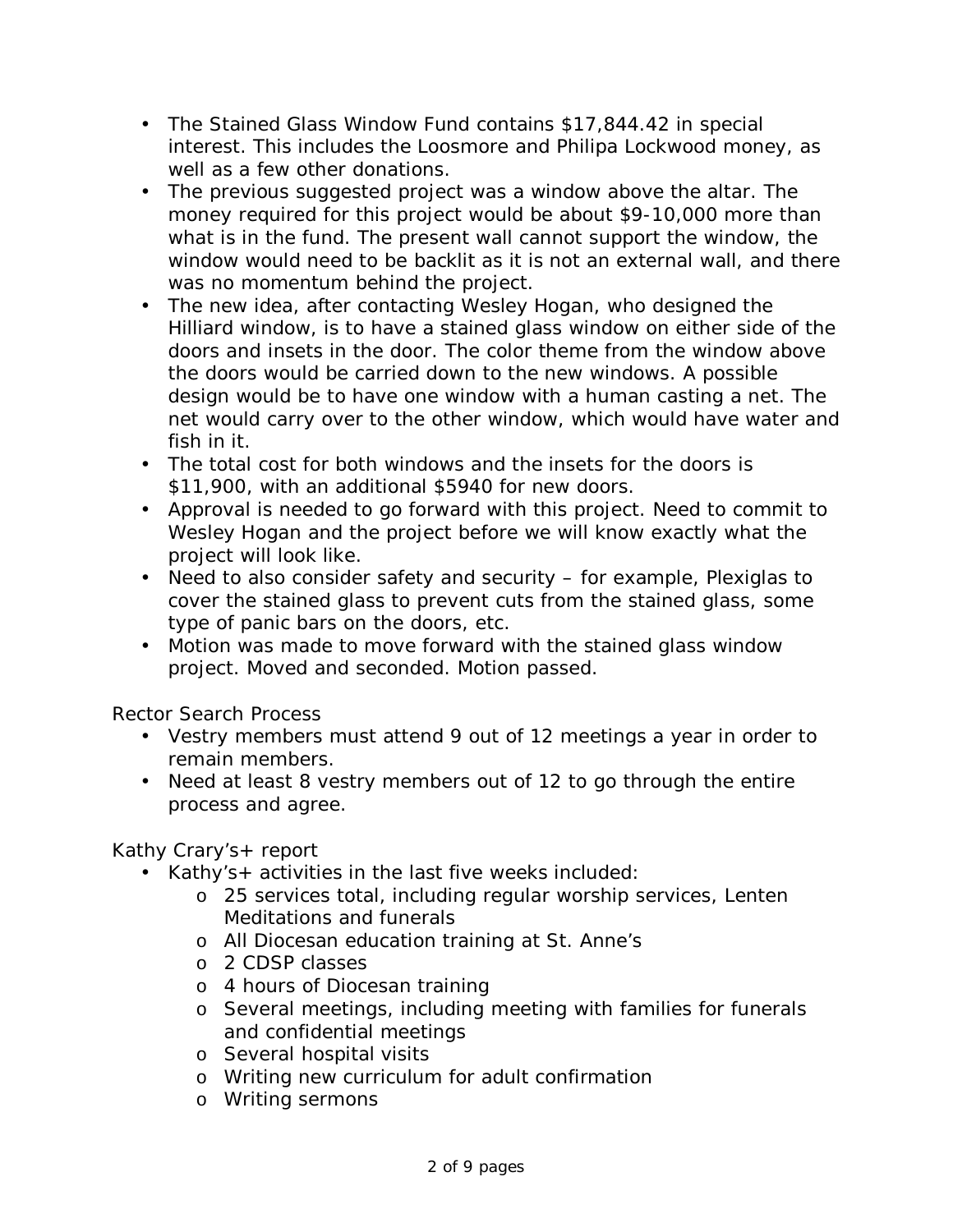- o The novena and signs for the NUMMI workers
- o And several letters, thank you notes, etc.

Financial Report

- Operating pledges are -11.63% from the budget
- Some people have moved from unpledged to pledged
- Other operating income is down as we do not have some of the users we had last year
- Building pledges are -11.79% from the budget
- Fundraisers are up because of money from the McCutcheon concert.
- We have received 90.6% of what has been budgeted for operating income, and have spent 94.7% of what we had budgeted
- Not reflected in this budget is the decrease in pledges as three people have had to lower their pledges
- Seeking advice from the Diocese regarding having financial reports on the website

Calendar

- April 17 Work party
- April 18 Shell Society luncheon
- April 24 Ducks for Bucks
- May 9 Mother's Day
- May 22 Walka-rocka-thon (note change in date)
- June 8 Primary Election; St. James' is being used as a polling station
- June 13 Graduation Party
- June 20 Father's Day

IT Group

- Primary issue are new computers for the treasurer and the new rector
- Other issues WI-FI coverage, internet access and telephone costs, anti-virus software, up-to-date copies of Windows, Shepherd's Staff software, increasing security and usage policies

Mower Request

- Cost for mover is \$2530, which includes extended warranty (warranty would be 6 years), and \$2100-\$2200 for leaf vacuum
- Priority is for the mover. The old mower is not repairable
- The proposed mower, a John Deere, is a step up from the old mower.
- Motion was made to spend up to \$2600 for a new John Deere 42", 22 hp riding tractor/mower. Moved and seconded. Motion passed.

Communication/News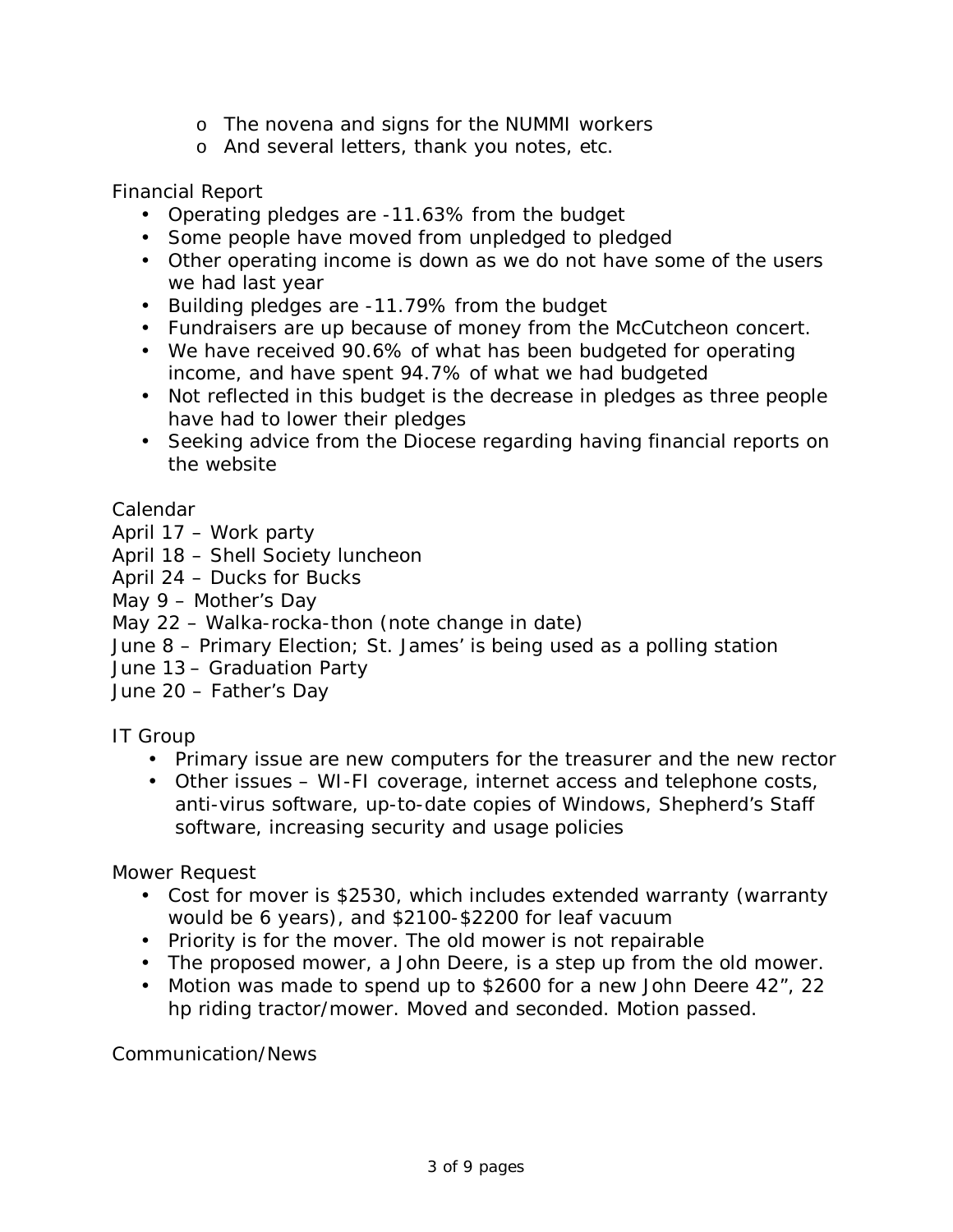- The book chosen for the National One Book + One Parish is Forgiving Ararat by Gita Nazareth. It was suggested to approach a book group regarding this.
- Deanery Corazon project in Mexico There is a proposal for the Deanery to send to a group of people June 25-27 for a one day build. St. James' share of the cost would be \$1300 for building materials/organization. Cost for individuals is \$25 to \$100 (if rent vans) per person. We need to respond to the Deanery in some way.
- Received an email regarding making a donation to the piano/organ fund. We have used \$205 so far to move the piano. Katherine LaRose is looking at spending \$4000 for new organ.
- Have received a quote of \$23,000 for repair of the Little Church windows. This is for information only. What is really needed is a committee to look at what is required for restoration of the Little Church and in what order it should be done.

## Cluster Reports

Parish Life – as submitted

- Chris Perry is unable to organize the parish camping trip. Looking for someone to take this event over.
- St. James' feast is July  $25^{th}$ .

Social Ministries and Congregational Care – as submitted Worship and Christian Formation – as submitted Facilities – as submitted

Lead Team

• Hope to have Byron Bader at the meeting next month regarding Illness and Injury Prevention

Vestry Goals

• Lead Team will put the vestry goals in one document

E-mail votes

• The electrical upgrade project for up to \$5000 was approved via e-mail on March 26, 2010.

Andy MacRae led the closing prayer.

Respectfully submitted,

Elizabeth Hart Clerk of the Vestry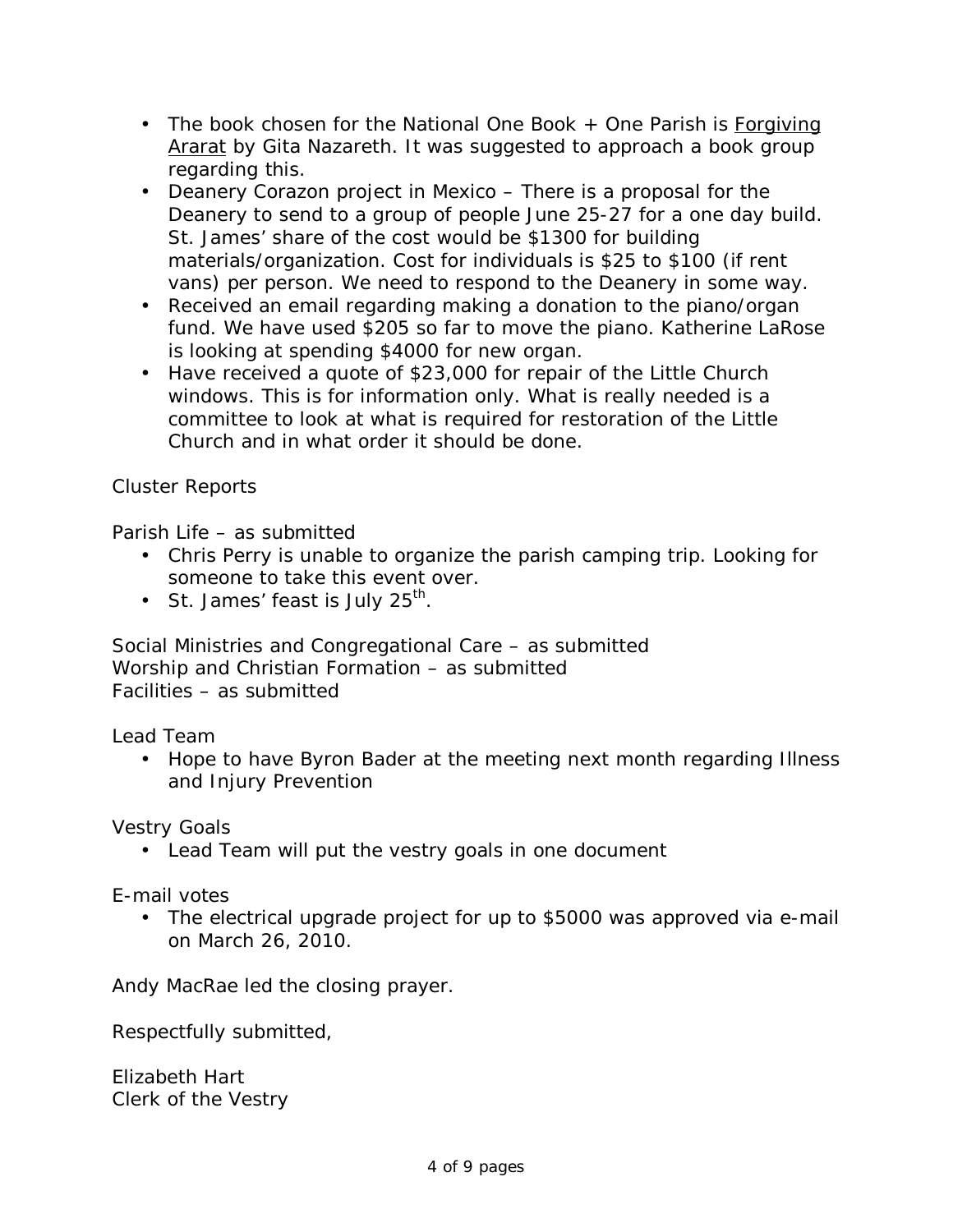Parish Life Report for April 14th, 2010

The Children's Easter Egg Hunt had a great turn-out again this year. We were concerned with possible rain but even though the sun stayed hidden, the ground was dry and the rain stayed away until after second service. Anticipating a good size crowd, judging from last year's attendance, we asked our parishioners to help fill more eggs. This year we had over 700 eggs hidden by our small but dedicated group of bunny helpers. We greatly appreciate all the time and goodies donated to make this a great time for the kids.

We are currently planning the Mother's Day Appreciation and plan to give carnations again this year. Last year we changed from a single rose to a carnation and feedback was positive. This year we are adding a special note of thanks that will be attached to the carnation.

Chris Perry has successfully organized the annual camping trip for many years and has recently informed us that he will not be able to continue with that task. He has sent out an email asking for someone to take on this important responsibility so this much enjoyed and attended event will continue. We will actively seek out someone to replace Chris and hope this year's trip will happen.

Plans for the St. James' Feast are in the early planning stages. Last year was the first year we had taken on this event. We now have a better idea of what and when things need to happen to have this be a successful event. We would like to continue a "theme' for this event (last year's "Cultural Pride"). Kathy will make first contact with the Philippine Church to invite them again this year to be part of this celebration.

Respectfully submitted, Penny Trant Dean Valentine Parish Life

\*\*\*\*\*\*\*\*\*\*

Worship and Christian Formation

Our focus this past month was on Lent, Holy Week and Easter. We provided support for those producing the services and events since our last Vestry meeting.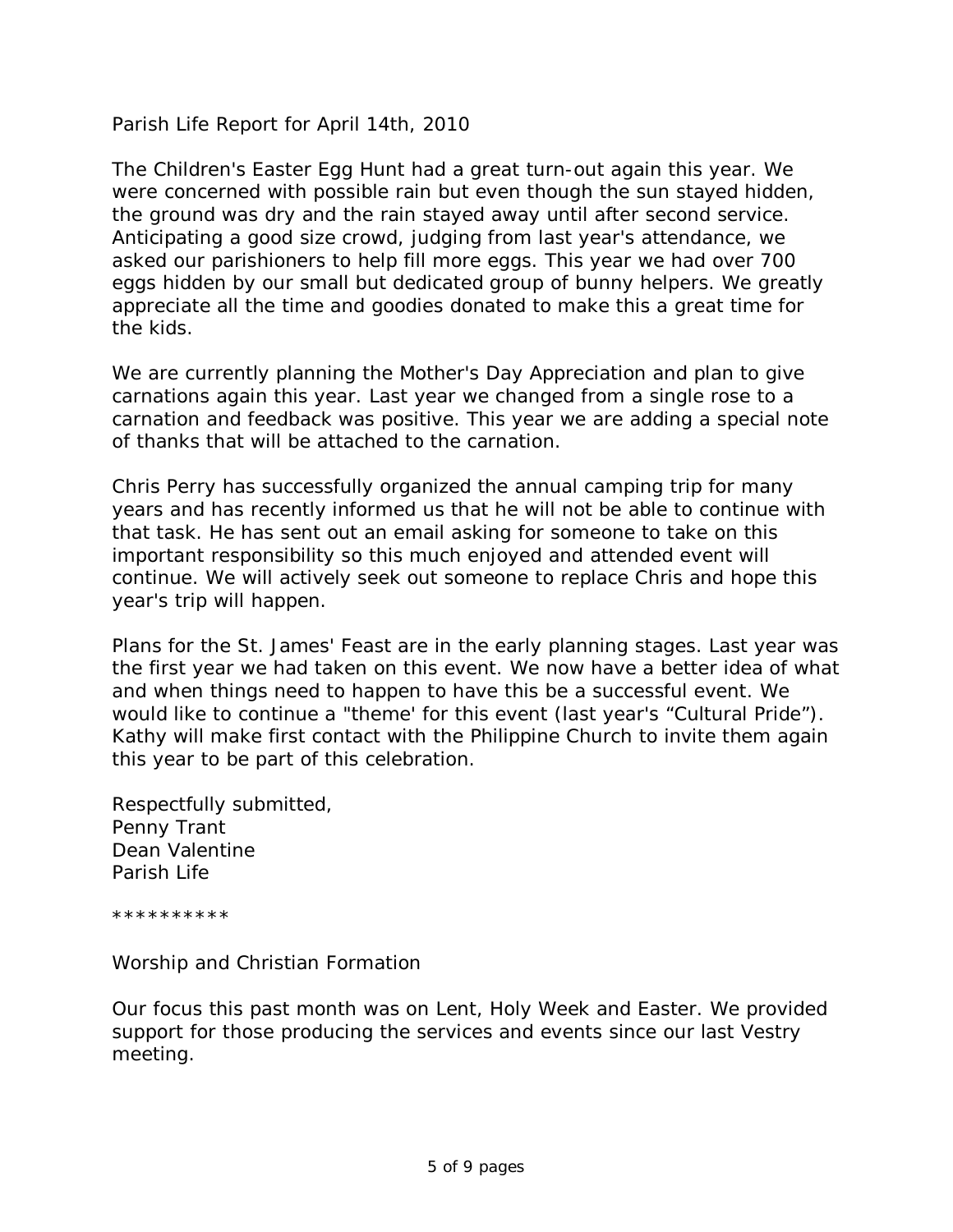We offer thanks to all who worked so hard during this very busy month at St James'. To Kathy, who led all the services with the proper mix of seriousness and humor to get us in the appropriate mood. To all the EM's, readers, acolytes, ushers, choir and altar guild who made the services and worship space very meaningful. To the Faith Formation group who offered and presented the Monday evening worship opportunities.

And to the reception committee and all who produced the two funerals in the middle of Lent. All our guests and visitors were pleased with their reception here at St James'. The families were very appreciative of all we did to make their experience pleasant.

One thing that came out of last week's Worship Committee is Katherine and the choir will take communion first at the 10:30 service from now on. That will allow them to get back to their seats and sing while the rest of the congregation has communion. Keep this in mind and please do what you can to keep the flow smooth.

Submitted by Molly and Laura April 2010

\*\*\*\*\*\*\*\*\*\*

Congregational Care and Social Ministries April Report

We are continuing to on our goals from our March report.

We have placed articles in the Window to look for additional Eucharistic Visitors.

o Our Eucharistic Visitors made visits to several of our long term home bound parishioners and to residents @ Carlton Plaza.

During the month Adobe services had their annual Breakfast were many member of St. James' were invited to come and view the actions and projects on going with Abode.

We find that there continues to be a need for the resources of our food pantry. Each week as we come into Church we find a need to restock our premade packets. This is a resource we need to continue to remind ourselves and our parish of this need and to continue to say 'Thank you' to everyone for their continued generosity. We are bouncing around ideas on how to keep this ministry in the Parish's grace without being to obtrusive.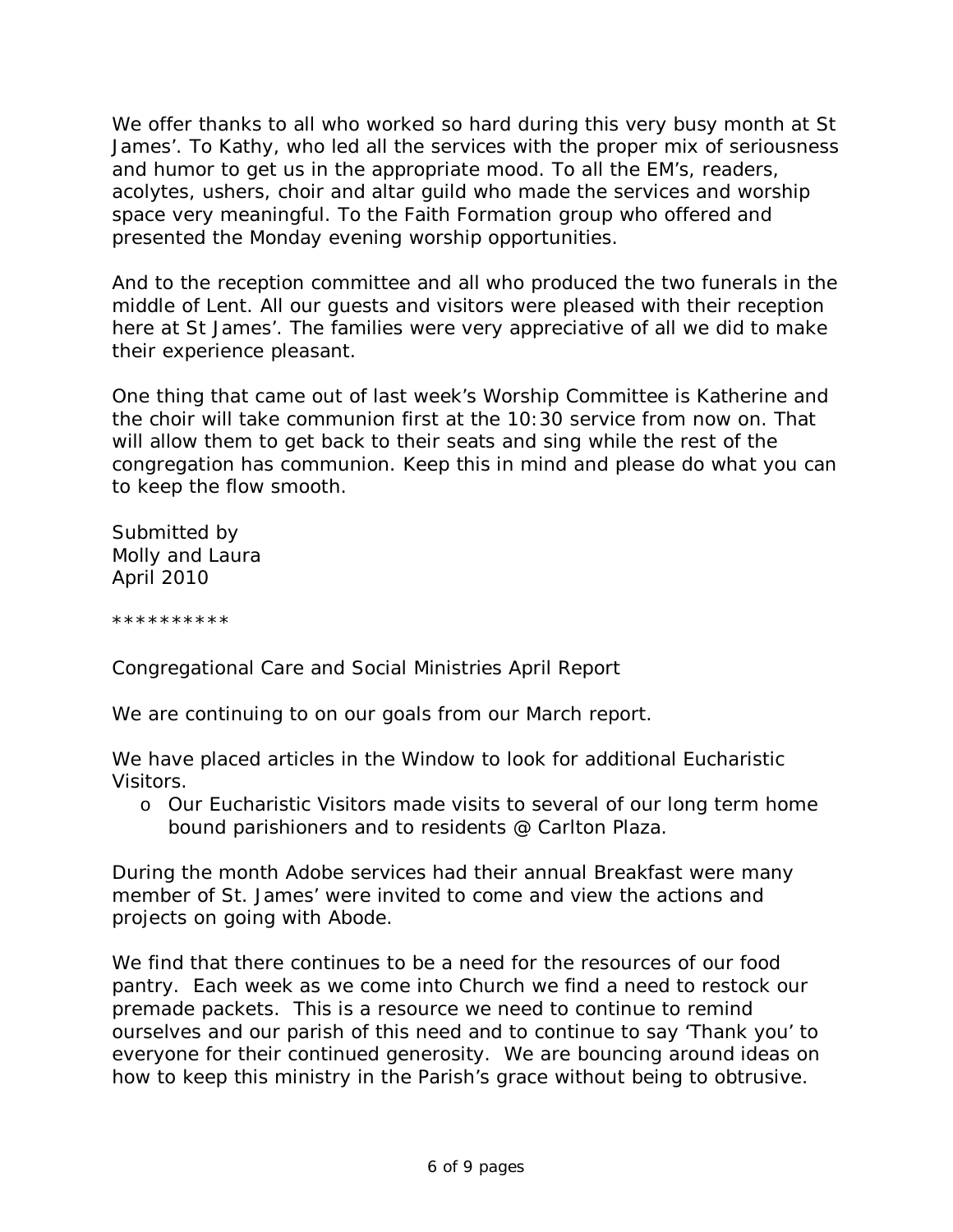After some discussion we are making the decision / recommendation that we move the Walk-a-rock-athon to the Last Saturday of May before the Memorial Day weekend. So this year it would be on May 22<sup>nd</sup>. This would allow it to be a stand alone fundraiser, out from under the shadow of the Ducks for Bucks fundraiser, and prevent giver fatigue. We are open to feedback.

Thank you Brad Hoffman Andy Macrae

\*\*\*\*\*\*\*\*\*\*

Communications and Evangelism April 2010 Report

Holy Week advertising went off without a hitch spent slightly more than budgeted but should still be OK for this year based on total budget

Analysis of options for Photo Directory (who takes the pictures, who prints the directory, etc.) is underway.

Inventory of the children's art bags has been taken and list of needed items created for restocking the bags.

Cluster Goals

- 1) Greeter Ministry: Start a greeter ministry to help welcome visitors and new members
- 2) Photo Directory: Create an updated directory of the parish with family photos. Broken into 2 parts
	- a. "Facebook" for new rector simple document with names and pictures to help the new rector put names to faces
	- b. Full directory for parish to be finalized after rector is found and include rector's photo; We need to balance costs with distribution, determine a photographer, and find design help for the final document
- 3) Website update: start with back end changes then look at content/design refresh
	- a. make changes to improve rankings in search engines (SEO)
	- b. investigate metrics to measure popularity of online newsletter and other items
	- c. Later in year look at forming a team to look at making recommendations for content and/or design changes

Respectfully submitted,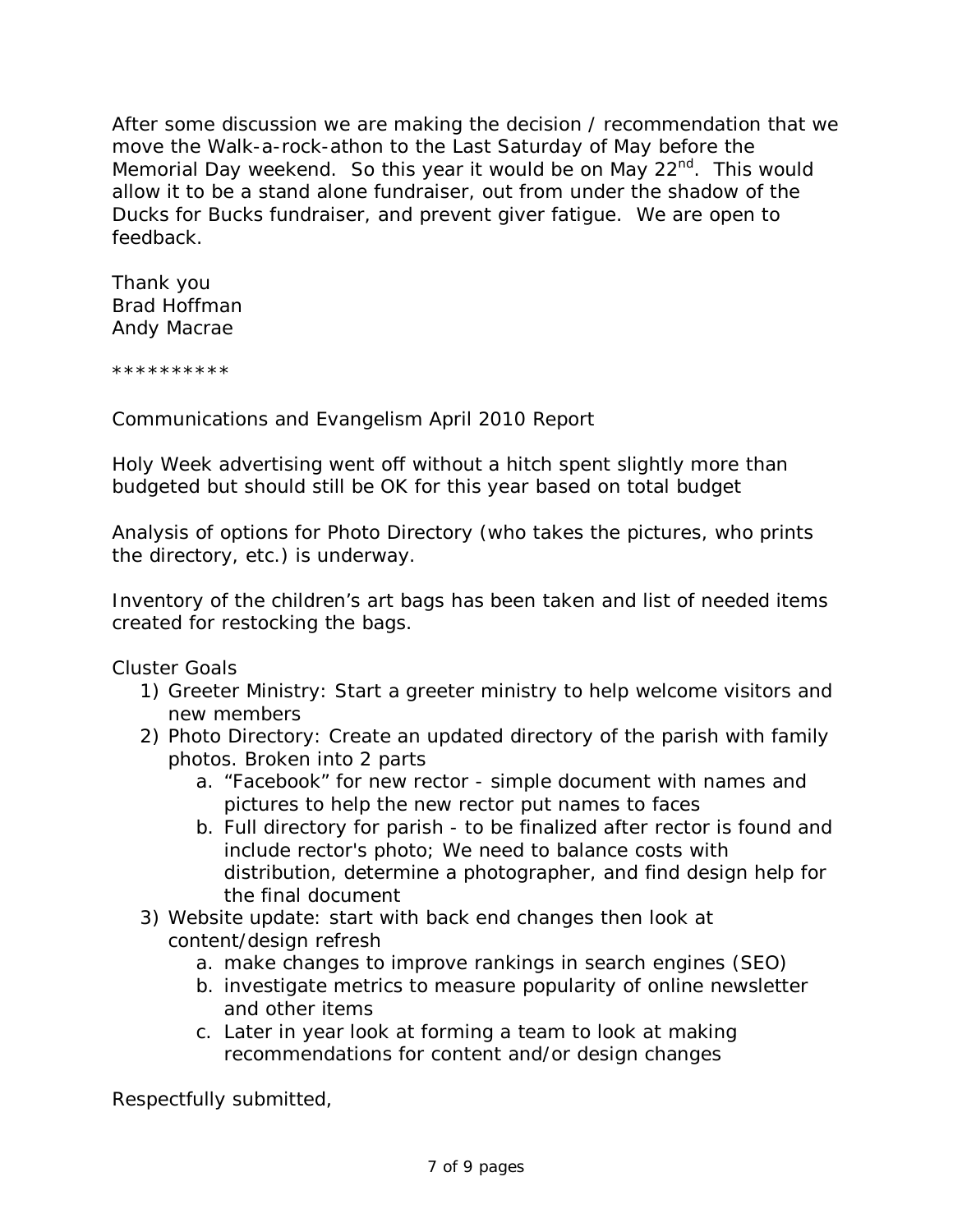Stephen Ferro Greg Scheuffele Communications and Evangelism Cluster

\*\*\*\*\*\*\*\*\*\*

Facility Report April 2010

The electrician changed all the sub panels and breaker switches around the campus last week and the beginning of this week.

We are in the beginning stages in changing the two front doors and side windows of the big church.

Thanks to Brads efforts we are getting the walk behind mower fixed and are getting ready to buy the new tractor mower.

Scott is still working on the bids for the new windows for the big church.

Charlie and Scott – facilities

\*\*\*\*\*\*\*\*\*\*

Lead Team Report April 13<sup>th</sup> 2010

The Audit was completed by Lynn Young, appointed by the diocese, on March 29<sup>th</sup>. Jan B gathered together a huge amount of material to be inspected and the report has now been received. The feedback comments are positive and recognize Jan's hard work (as do the Lead Team) A few helpful comments were made about some procedures which we will be acting on in the next few weeks and months.

As part of the preparation for the audit Jan S., Scott and Byron Bader met to talk about the Illness and Injury prevention policy. Byron will bring something to the May Vestry meeting to discuss with us.

Parochial Report has been completed by Jan B. and by Kathy+ and can be recorded in this month's minutes. Thank you to both of them for completing this.

Mary met with Wesley Hogan and some interested parishioners to consider the idea of new doors and side panels of stained glass for church. This project would include tidying up the narthex. A meeting was held for the